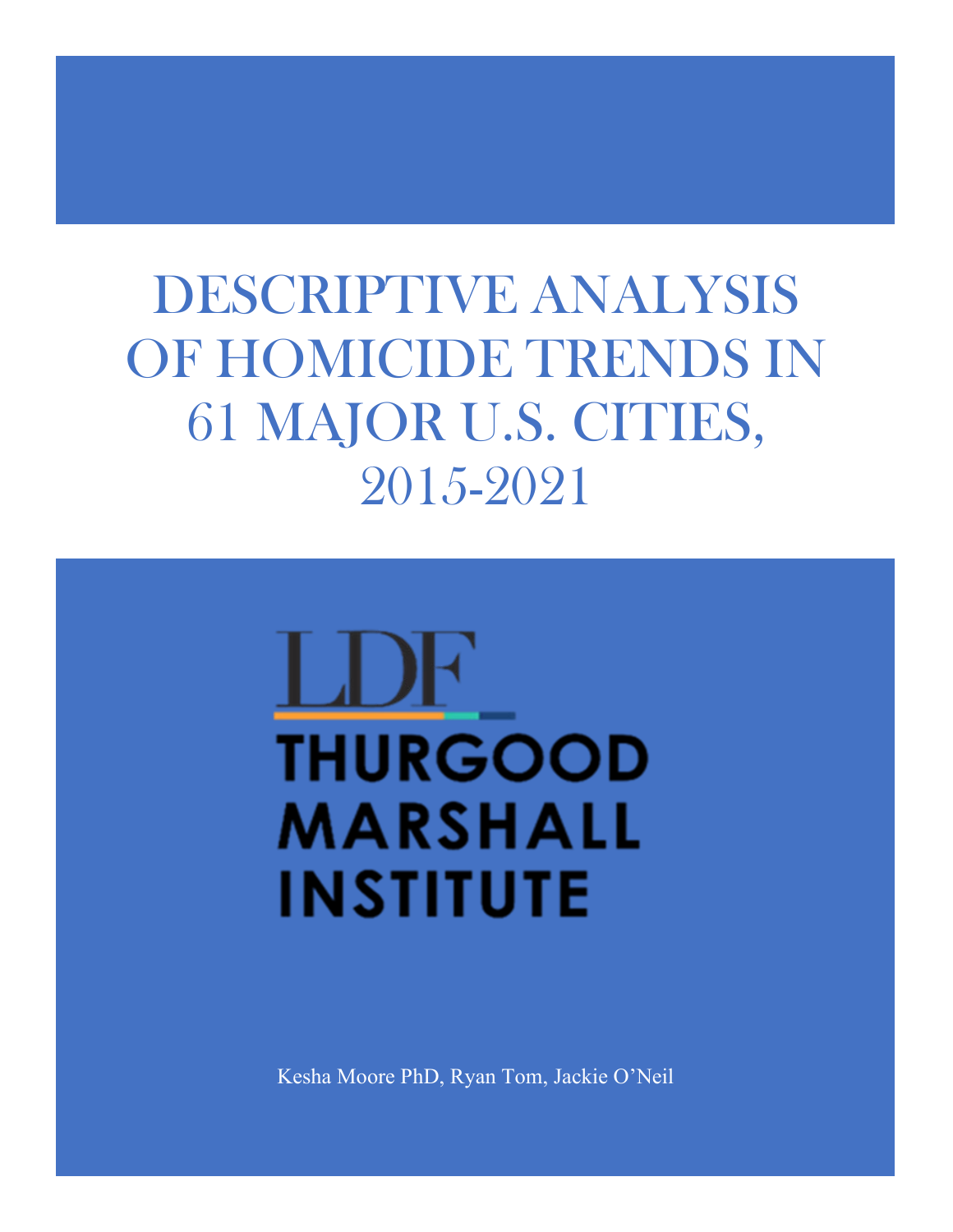#### EXECUTIVE SUMMARY

While homicides in most U.S. cities increased in 2020, there is substantial variation in the size and direction of changes in homicides. Our findings demonstrate that neither bail reform practices nor changes in prosecutor policies can adequately explain the increase in homicides. Economic insecurity and income equality, both of which have been exacerbated by the COVID-19 pandemic, most clearly account for the different trajectories cities experienced following the homicide spike in 2020.

Our research analyzes homicide trends in 61 major U.S. cities. We drew our sample from the 100 most populous cities based on 2019 American Community Survey data. We collected homicide data from reports published by the local or state police department and supplemented when needed with data from Major Cities Chiefs Association (MCAA) reports. From the initial sample of 100 cities, we then selected cities with continuous annual reporting of homicide data from 2015 to 2021. This process resulted in a final sample of 61 U.S. cities for our analysis.

The 61 major cities were then examined for evidence of cash bail reform or the changes in prosecutor policies. Cities that took proactive steps to limit cash bail and reform the pretrial system were included in the "Bail Reform" sample. Jurisdictions that had elected a progressive prosecutor into office during the analysis' timeframe were included in the "Progressive Prosecutor," sample. To operationalize the term "Progressive Prosecutor," we reviewed District Attorney candidate profiles for any of the following criteria: discussion of harms with the current criminal justice system; a campaign platform calling for decarceration; refusing to prosecute certain types of crimes as a form of harm reduction (e.g. sex work or marijuana possession), enhancing conviction integrity units, and/or refusing to prosecute cases associated with law enforcement officers that have a history of dishonesty or corruption. Prosecutors articulating any of these positions, were identified as "Progressive Prosecutors," for the purposes of this analysis.

Addressing the root causes of violence by promoting housing and economic stability seem to be the most promising avenues for reducing the number of homicides, particularly within cities with higher levels of income inequality.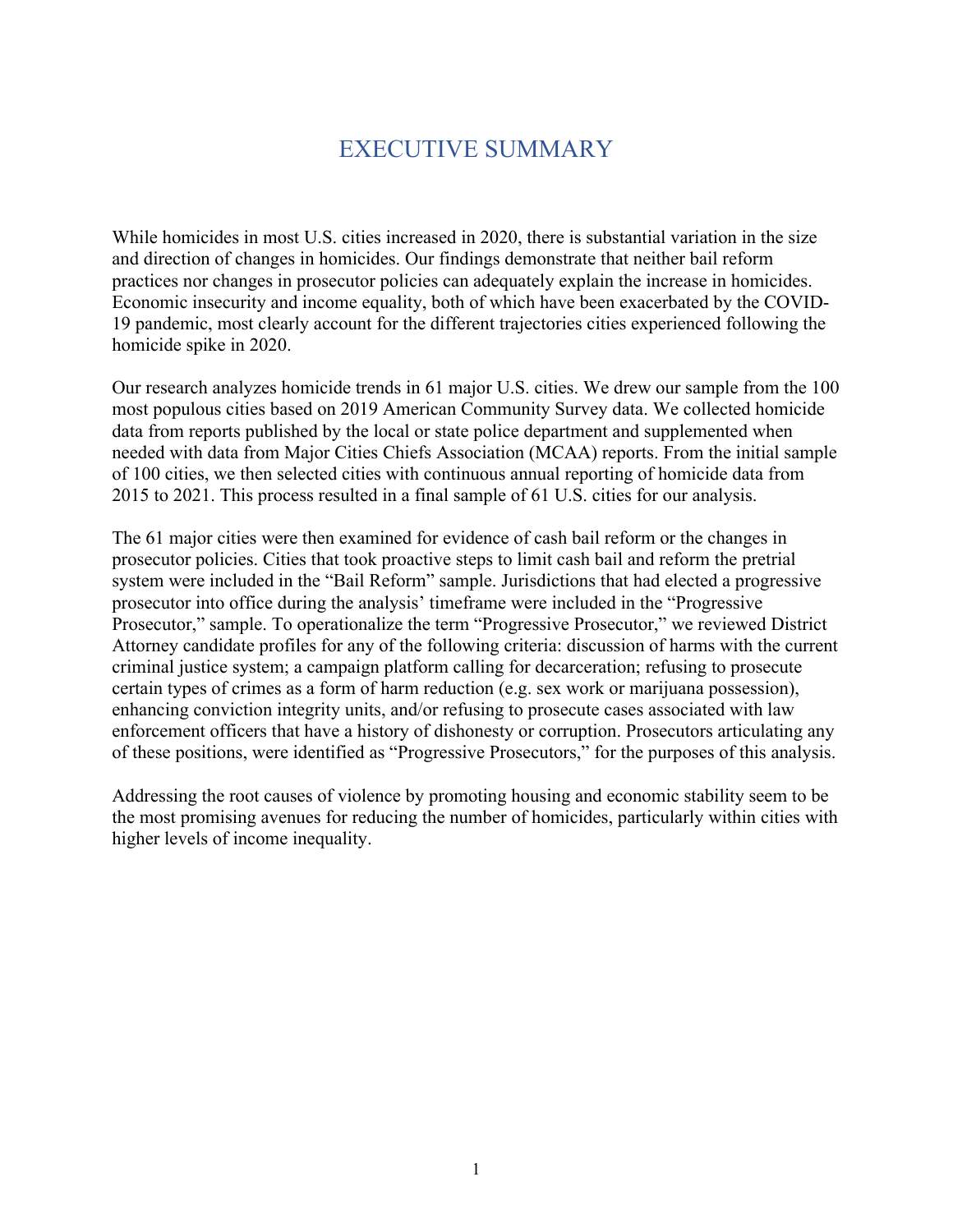## Descriptive Analysis of Homicide Trends in 61 Major U.S. Cities, 2015- 2021

# Table of Contents

# Table of Figures

| Figure 5. Number of homicides and police funding for cities with large increases in 2021 homicides |  |
|----------------------------------------------------------------------------------------------------|--|
|                                                                                                    |  |
|                                                                                                    |  |
|                                                                                                    |  |
|                                                                                                    |  |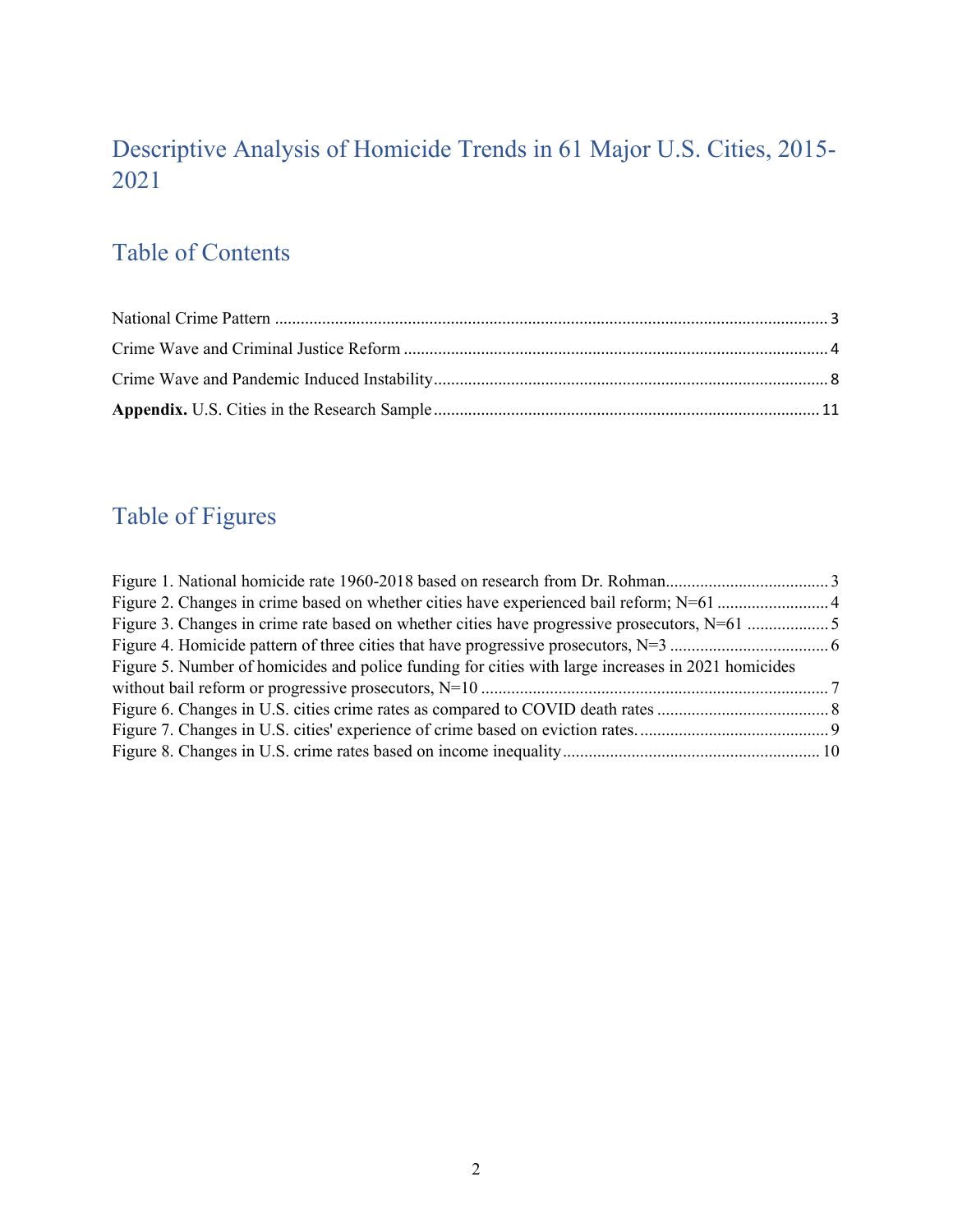#### <span id="page-3-0"></span>National Crime Pattern

Crime, including violent crime, has had a relatively consistent and steady decline over the past 30 years. There has been a sharp and continuous decrease in crime since  $1990's$  $1990's$ .<sup>1</sup> Social scientists do not have a clear explanation for what caused the decline in crime because factors influencing crime include a number of variables, and it is unlikely to have one singular cause. Yet, research suggests it cannot be attributed to increases in incarceration. A 2015 report found that ,since [2](#page-15-1)000, increased incarceration has had an almost zero effect on crime.<sup>2</sup> CA, MI, NJ, NY, TX have successfully reduced imprisonment while crime rates continue to fall.<sup>[3](#page-15-2)</sup>



*Figure 1. National homicide rate 1960-2018 based on research from [Dr. Rohman](https://johnkroman.substack.com/p/the-great-american-mystery-story?utm_source=url)[4](#page-15-3)*

The COVID-19 pandemic correlates with a spike in homicides across the nation, but the magnitude and consistency of that spike varies based on the local context<sup>[1](#page-3-1)</sup>. Our analysis reveals a spike in homicides in 2020 in all but one (Virginia Beach) of the cities in our sample. In this

<span id="page-3-1"></span><sup>&</sup>lt;sup>1</sup> See Table 1 for a complete list of cities in the sample.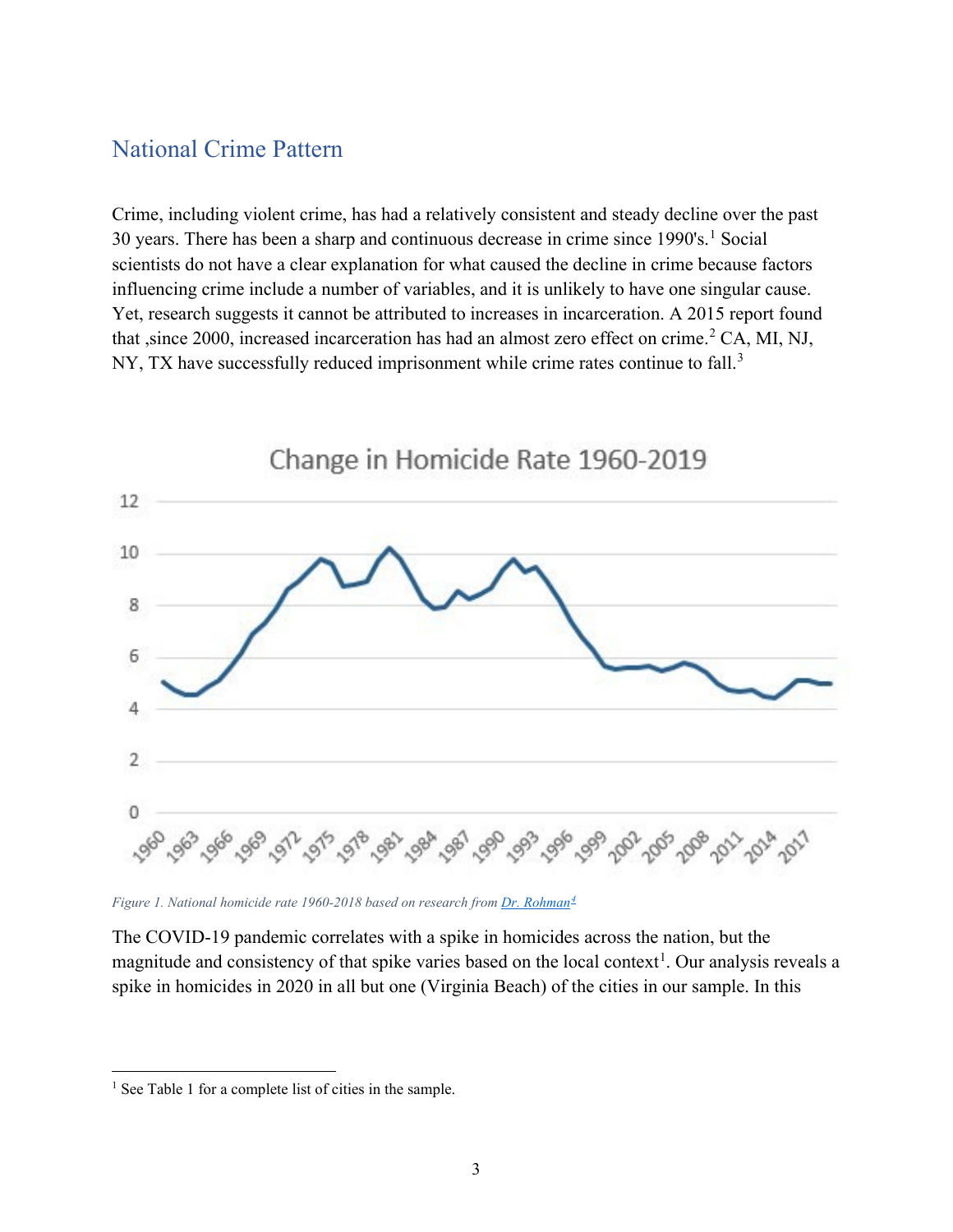analysis we attempt to describe the magnitude of the 2020 spike in homicides and explain what it means for the future.

*Is the 2020 spike in homicides a prediction of continual increases in homicides? Is the 2020 homicide spike followed by a more moderate increase that is consistent with variations in homicides during the pre-pandemic years? Is the 2020 spike in homicides followed by a decrease in homicides that approach the numbers of homicides during the pre-pandemic years?* All three patterns are present in the data. Economic insecurity and income equality, both of which have been exacerbated by the COVID-19 pandemic, most clearly account for the different trajectories cities experience following the homicide spike in 2020.

### <span id="page-4-0"></span>Crime Wave and Criminal Justice Reform



<span id="page-4-1"></span>*Figure 2. Changes in number of homicides for 5-year average (2015-2019) based on whether cities have experienced bail reform within the last 5 years; N=61*

Whether a city requires cash bail or eliminates cash bail does not explain the variation in a city's 2020 homicide spike. In 2021, cities with bail reform experienced a 47% increase in homicides compared to their 5-year pre-pandemic average, and cities without bail reform experienced a 51% increase. Thus, localities with bail reform are slightly less likely to have an increase in homicide compared to pre-pandemic five-year averages. Bail reform itself does not seem to be a strong predictor or explanatory variable in understanding which cities are experiencing an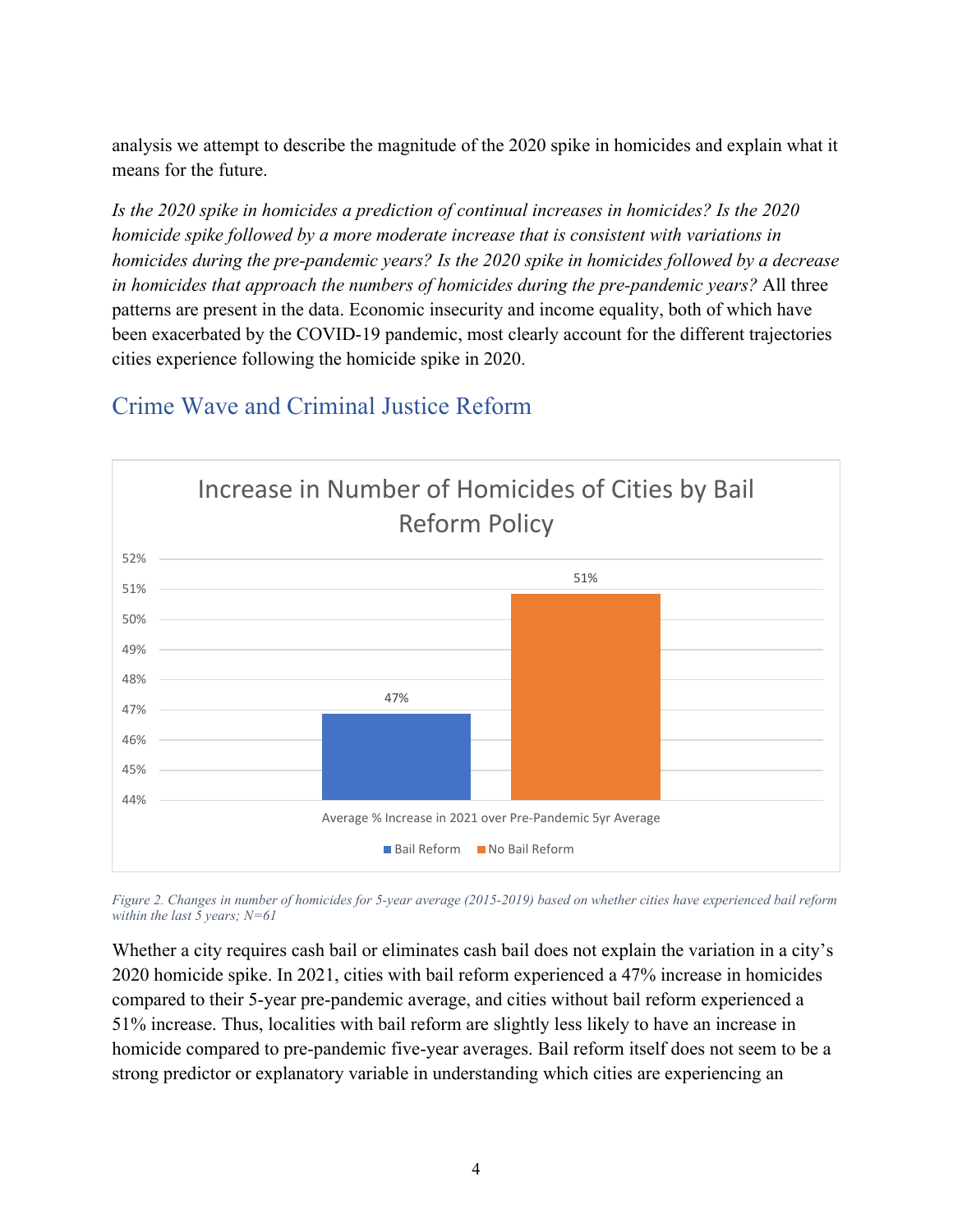increase in homicides and which are not. Studies that compare crime rates before and after implementing bail reform within a locality have shown no impact on crime rates or an increase in public safety after implementing bail reform.<sup>[5](#page-15-4)</sup> The money bail system is an unjust, unsafe, and expensive system. Research shows that we can successfully decarcerate our jails without compromising public safety.



*Figure 2. Changes in crime rate based on whether cities have progressive prosecutors, N=61*

The impact of prosecutorial policies seems to have little to no impact on the increase in homicides. Cities with a prosecutor described as "progressive" experienced a 9% growth in homicides in 2021 compared to a 7% increase from those with more traditional prosecutors (see Table 1 in the Appendix for criteria of "progressive prosecutor"). These 2021 homicide rates reflect a 50% increase over the pre-pandemic 5-year average, compared to a 49% increase for traditional prosecutors. The data documents cities experiencing small increases in homicide, large increases in homicide, and decreases in homicide have progressive prosecutors and traditional prosecutors in each of those categories.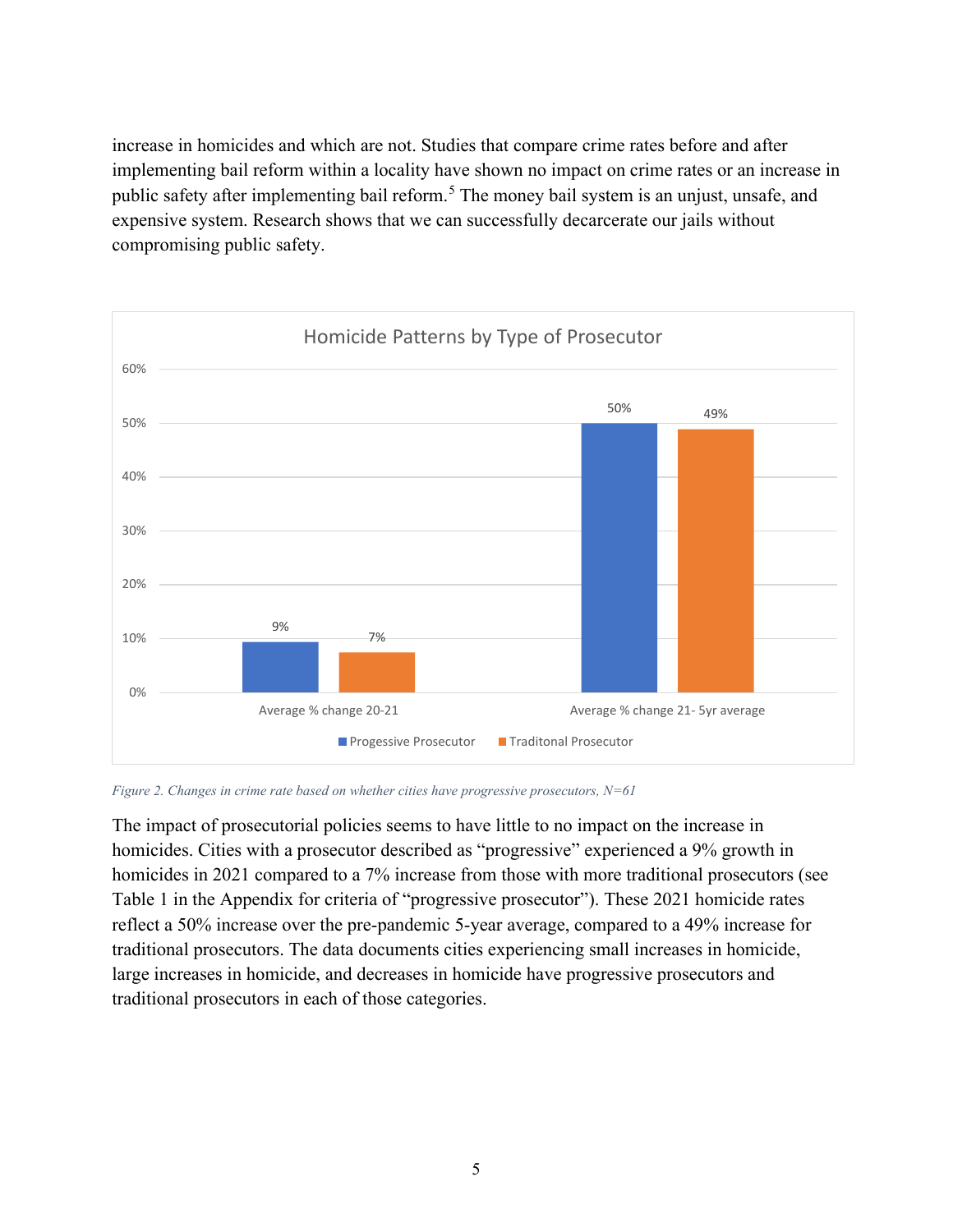

*Figure 3. Homicide Pattern of Three Cities with Progressive Prosecutors, N=3.*

Figure 4 provides a more in-depth examination on homicide trends in cities with progressive prosecutors. Cities with progressive prosecutors had homicide trends consistent with the three 2021 patterns we have described in this analysis: cities with small increases, large increases, and decreases in homicide. Note that there is a progressive prosecutive in each category of city: cities with small increases in 2021 (Chicago), cities with above average increases in 2021 (Philadelphia), cities with decreasing homicides in 2021 (St. Louis). Because all three cities have progressive prosecutors but varying homicide trends, it is incorrect to claim that the mere presence of progressive prosecutors results in increased homicides.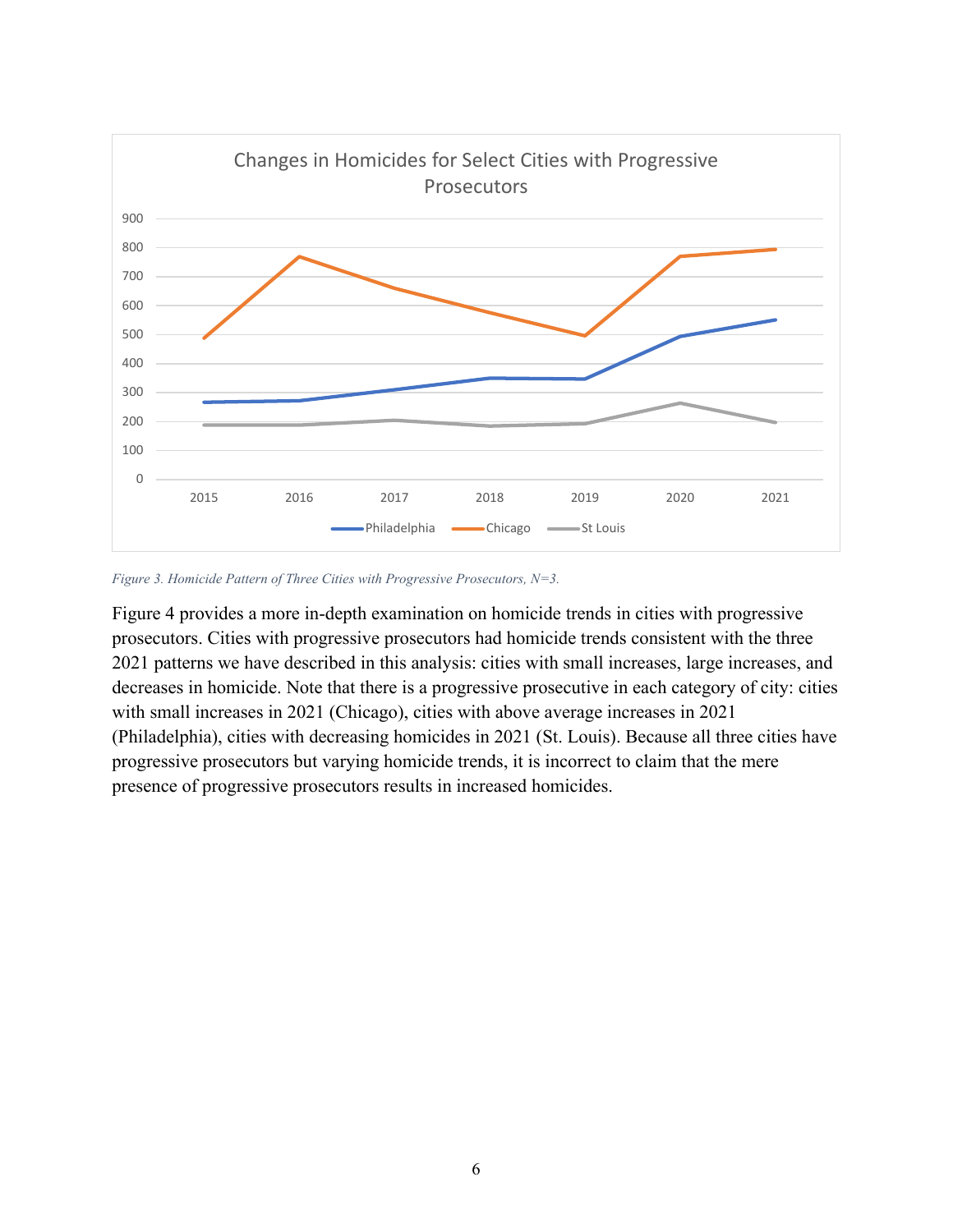

*Figure 5. Number of Homicides and Police Funding for 10 Cities with Large Increases in 2021 Homicides without bail reform or progressive prosecutors. N=10*

More law enforcement officers are not the answer to the 2020 spike in homicides. There are several cities experiencing substantial increases in homicide for 2020 and 2021 that continue to require cash bail and continue traditional prosecution policies. Figure 5 shows the pandemic increase in homicides for these cities despite rapid increases in police funding. According to the [National Police Funding Database,](https://policefundingdatabase.org/) Little Rock, AR had more than twice the number of police per 1,000 people as other similarly sized cities and Richmond, VA had almost three times the number of police officers. [6](#page-15-5) Despite such an overrepresentation of police, Richmond's 2021 homicides were 60% above the five-year pre-pandemic average and Little Rock's homicide increase was 73% above the five-year pre-pandemic average. The 10 cities reflected in Figure 5 have traditional prosecutors, no bail reform, and spend an average of \$2.1 million annually in policing. Yet, their average number of homicides increased from 82 into 2019 to 111 in 2020, (representing a 35% increase) and to 134 in 2021 (representing an additional 21% increase).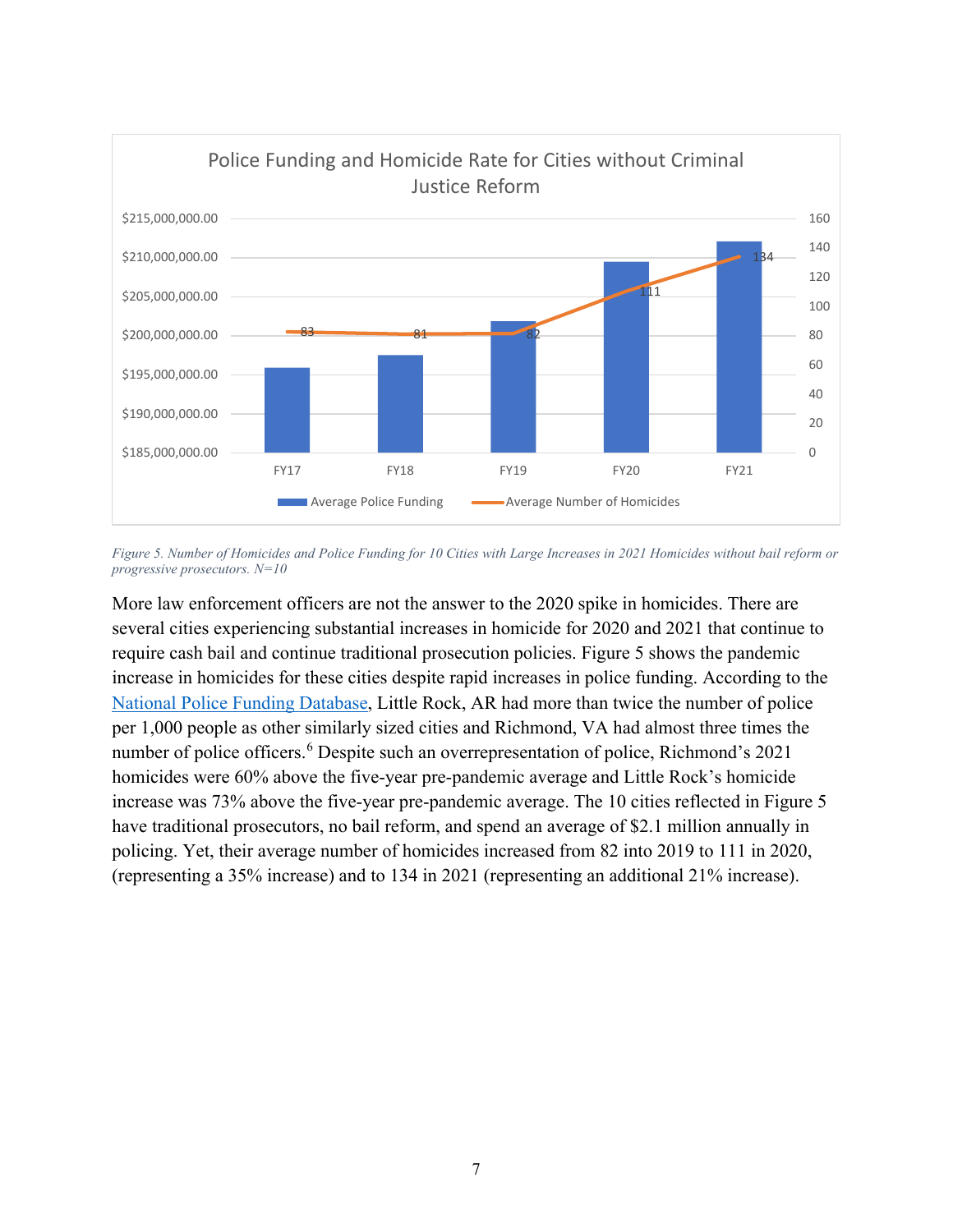

#### <span id="page-8-0"></span>Crime Wave and Pandemic Induced Instability

*Figure 6. Changes in the two-year average number of homicides before the pandemic (2018 and 2019) and the two year-average number of homicides after the start of the pandemic (2020 and 2021) compared to the date death rate from COVID-19 (March 2020-Decemeber 2021).*

Although the presence or absence of criminal justice reform does not explain the variation in a city's rate in the spike in homicides, social and economic destabilization measures associated with the pandemic do. In a study investigating the impact of eviction on crime rates in Philadelphia, researchers found that, while controlling for poverty, neighborhoods with higher eviction rates also had higher rates of homicide, robbery, and burglary.<sup>[7](#page-15-6)</sup> Figure 6 shows the strong relationship between pandemic-induced destabilization and homicide rates. Using CDC data from March 2020 through December 2021, cities with the highest year-to-date death rate from COVID-19 are also experiencing the highest increases in homicide during the pandemic. Particularly for Black and Latinx communities that were disproportionately impacted by the COVID-19 pandemic, the highest death rates were not only among the elderly but rather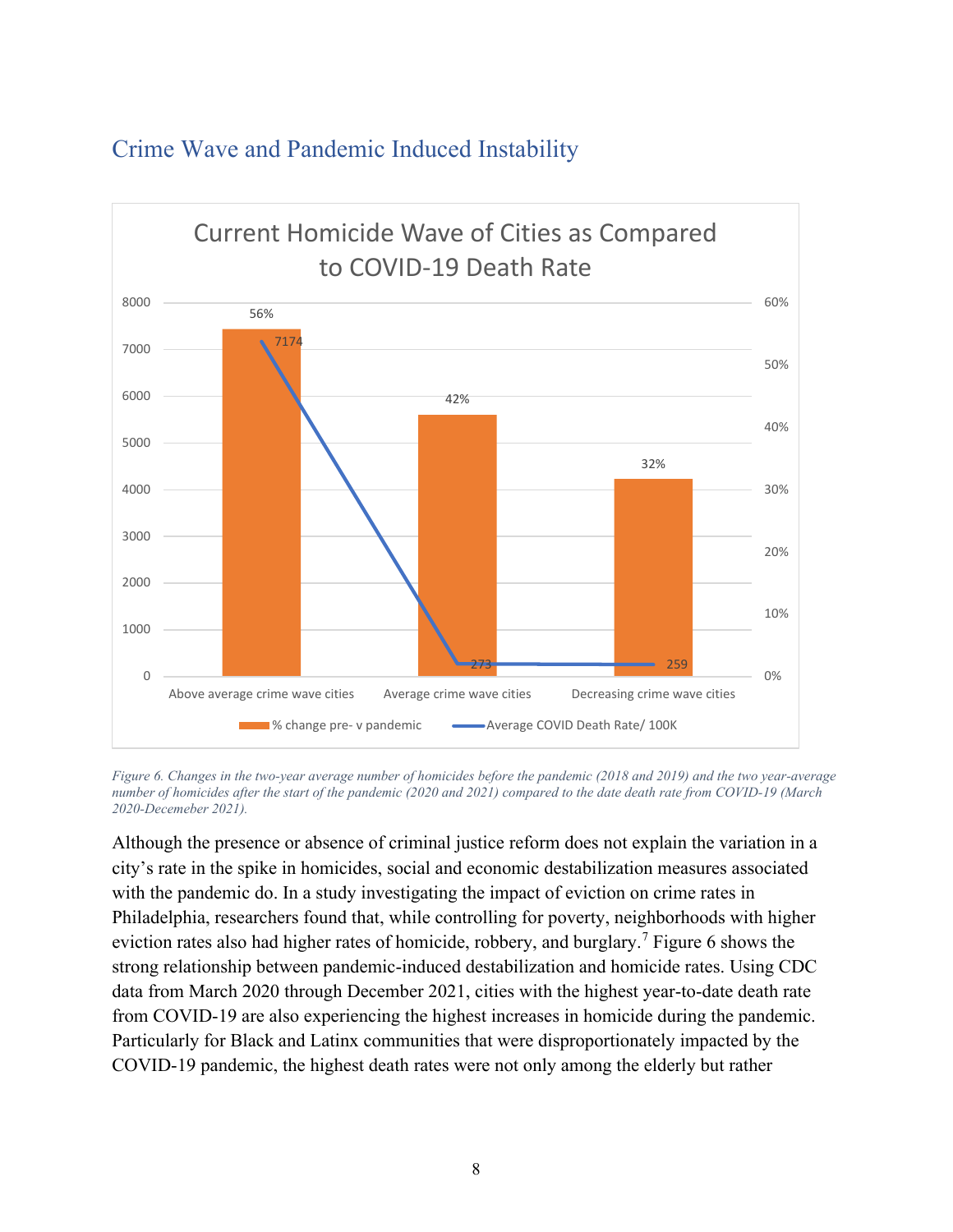working-age populations.<sup>[8](#page-15-7)</sup> This could be attributed to the high numbers of Black and Latinx workers in service jobs deemed "essential" and forced to work during the height of the pandemic.<sup>[9](#page-15-8)</sup> The death of these individuals is not only an emotional loss but often leaves families more financially and socially unstable from the loss of a worker and primary caretaker.



*Figure 7. Changes in the two-year average number of homicides before the pandemic (2018 and 2019) and the two year-average number of homicides after the start of the pandemic (2020 and 2021) compared to 2019 eviction rates.*

Housing instability is another form of economic and social instability aggravated by the pandemic. Although there were various federal, state, and local moratoria on evictions during the beginning of the pandemic, many households were still evicted, and this number continues to increase. According to data from Princeton's Eviction Lab, cities with the highest increases in homicide during the pandemic also have the highest average eviction rate preceding the pandemic.[10](#page-15-9) Likewise, cities with the lowest increases in homicides during the pandemic have the lowest average eviction rate before the pandemic.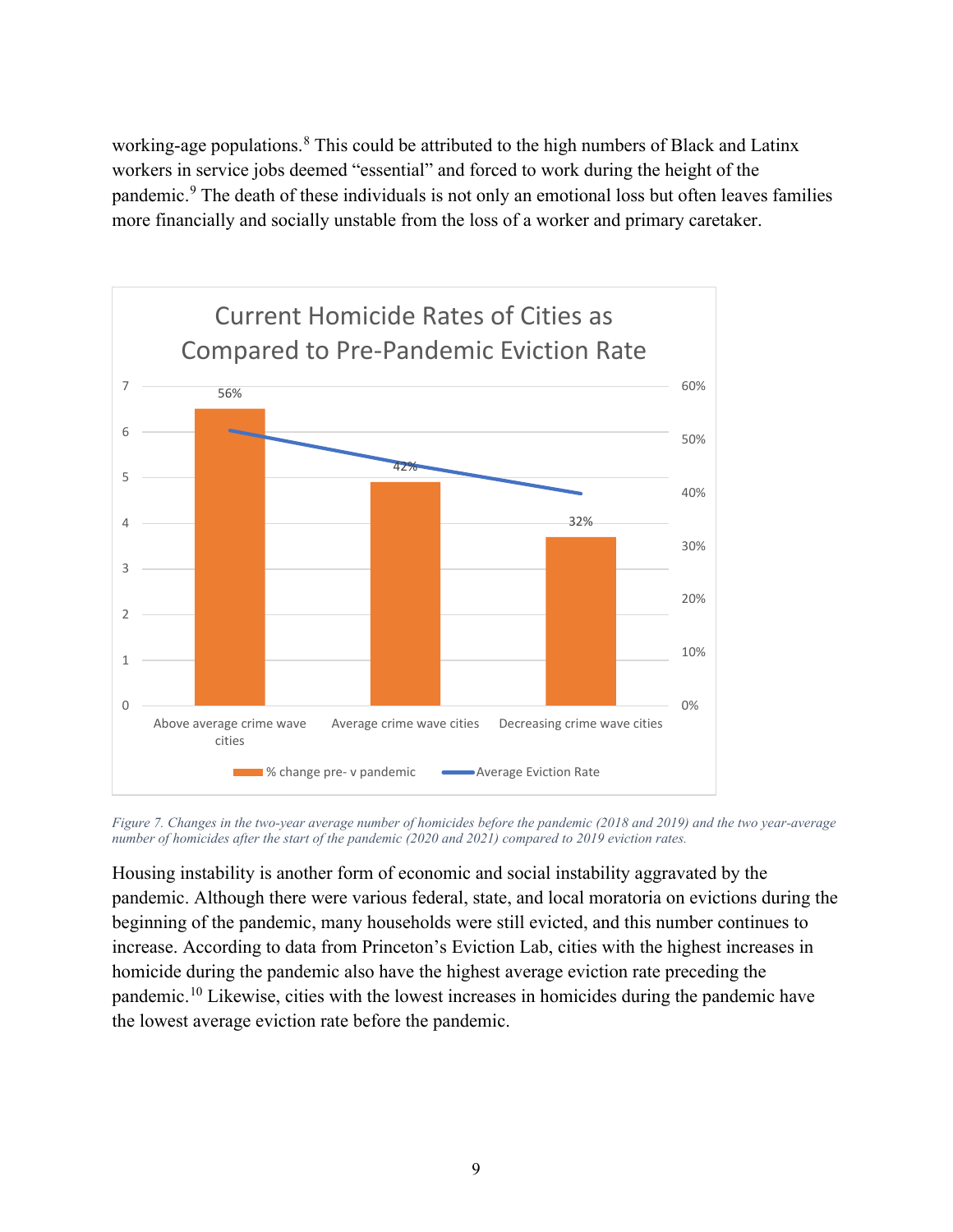

*Figure 8. Changes in the two-year average number of homicides before the pandemic (2018 and 2019) and the two year-average number of homicides after the start of the pandemic (2020 and 2021) compared to the 2019 average income inequality of each group of cities.*

Income inequality is another variable that helps us understand the divergent trajectories of cities in the most recent homicide spike. Income inequality is a robust predictor of crime above and beyond the influence of poverty.<sup>[11](#page-15-10)</sup> Decreasing inequality by increasing government spending by  $$10,000$ /poor person is associated with a 16% decrease in the homicide rate.<sup>12</sup>. Figure 8 also shows a relationship between current homicide patterns and the degree of income inequality in specific localities. Cities with the highest increase in homicides during the pandemic also had the highest income inequality in 2019. Using the interquartile range divided by the median income as our measure of income inequality within cities, we see those cities with the highest increase in homicides during the pandemic had a degree of income inequality that is 1.47 times the median income. Likewise, cities with the lowest homicide spike have the lowest levels of income inequality- 1.16 times with median income.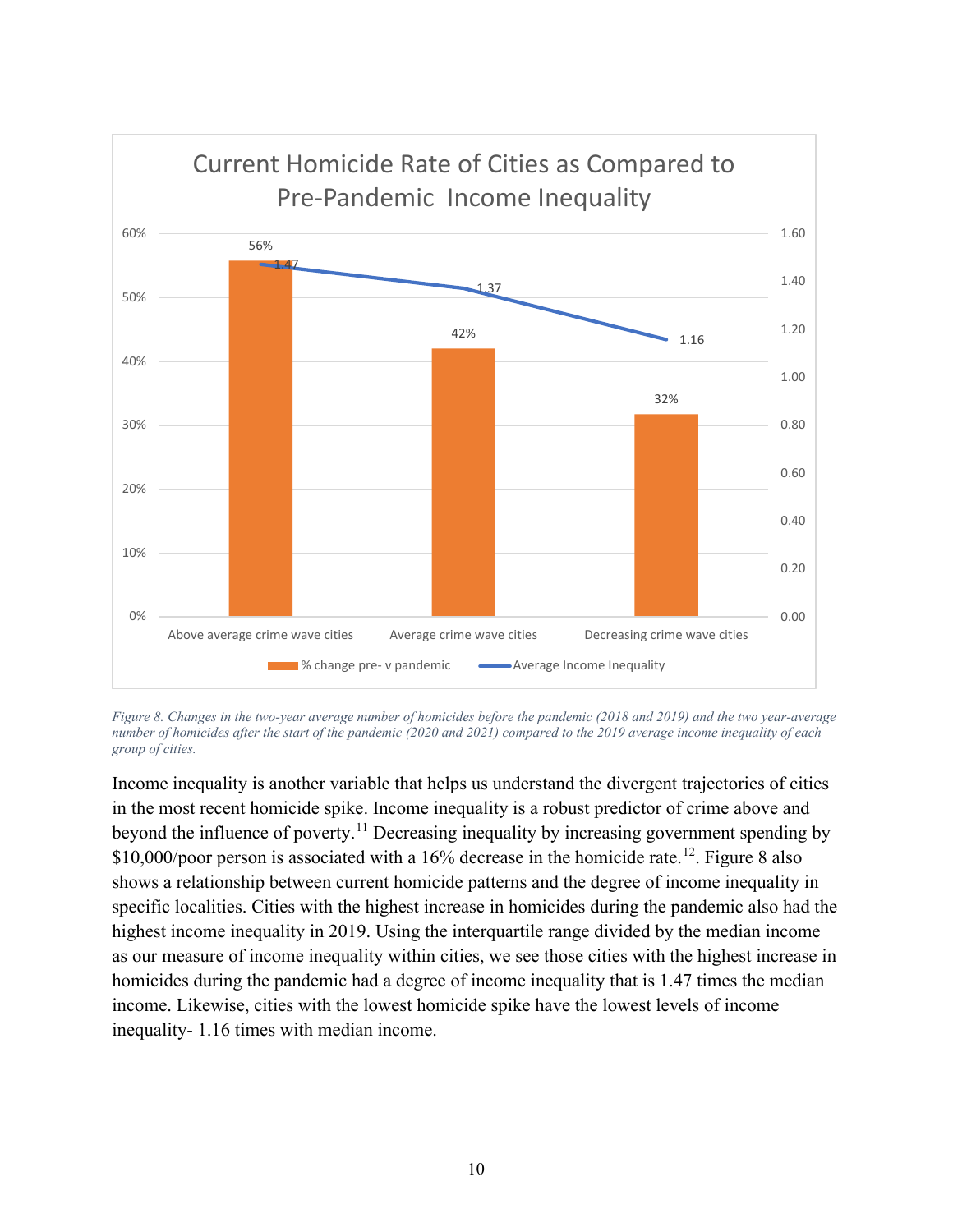# <span id="page-11-0"></span>Appendix. U.S. Cities in the Research Sample

| <b>Cities</b>           | Pandemic                                 | Pre-Pandemic            | <b>Presence of Bail</b> | Presence of               |
|-------------------------|------------------------------------------|-------------------------|-------------------------|---------------------------|
|                         | <b>Homicide Average</b><br>(2020 & 2021) | <b>Homicide Average</b> | Reform                  | Progressive<br>Prosecutor |
|                         |                                          | (2019 & 2018)           |                         |                           |
| Homicide                |                                          |                         |                         |                           |
| <b>Increases Above</b>  |                                          |                         |                         |                           |
| <b>National Average</b> |                                          |                         |                         |                           |
| Austin                  | 63.5                                     | 33.5                    |                         | X                         |
| Rochester               | 66                                       | 30                      | X                       |                           |
| Portland                | 72.5                                     | 31                      |                         | X                         |
| Albuquerque             | 95                                       | 91                      | $\mathsf{X}$            |                           |
| Las Vegas               | 124.5                                    | 103                     |                         |                           |
| Richmond                | 78                                       | 55.5                    |                         |                           |
| Hartford                | 29.5                                     | 21.5                    | $\pmb{\mathsf{X}}$      |                           |
| Winston-Salem           | 33.5                                     | 25                      |                         |                           |
| Tucson                  | 74.5                                     | 50                      |                         | $\mathsf{x}$              |
| Shreveport              | 74.5                                     | 43.5                    |                         |                           |
| New Haven               | 22.5                                     | 11                      | X                       |                           |
| Louisville              | 165.5                                    | 81                      |                         |                           |
| Oakland                 | 112.5                                    | 71                      | $\pmb{\times}$          |                           |
| Virginia Beach          | 11                                       | 15                      |                         |                           |
| Houston                 | 442                                      | 284.5                   |                         |                           |
| Toledo                  | 66.5                                     | 38.5                    |                         |                           |
| San Francisco           | 52                                       | 43.5                    | X                       | X                         |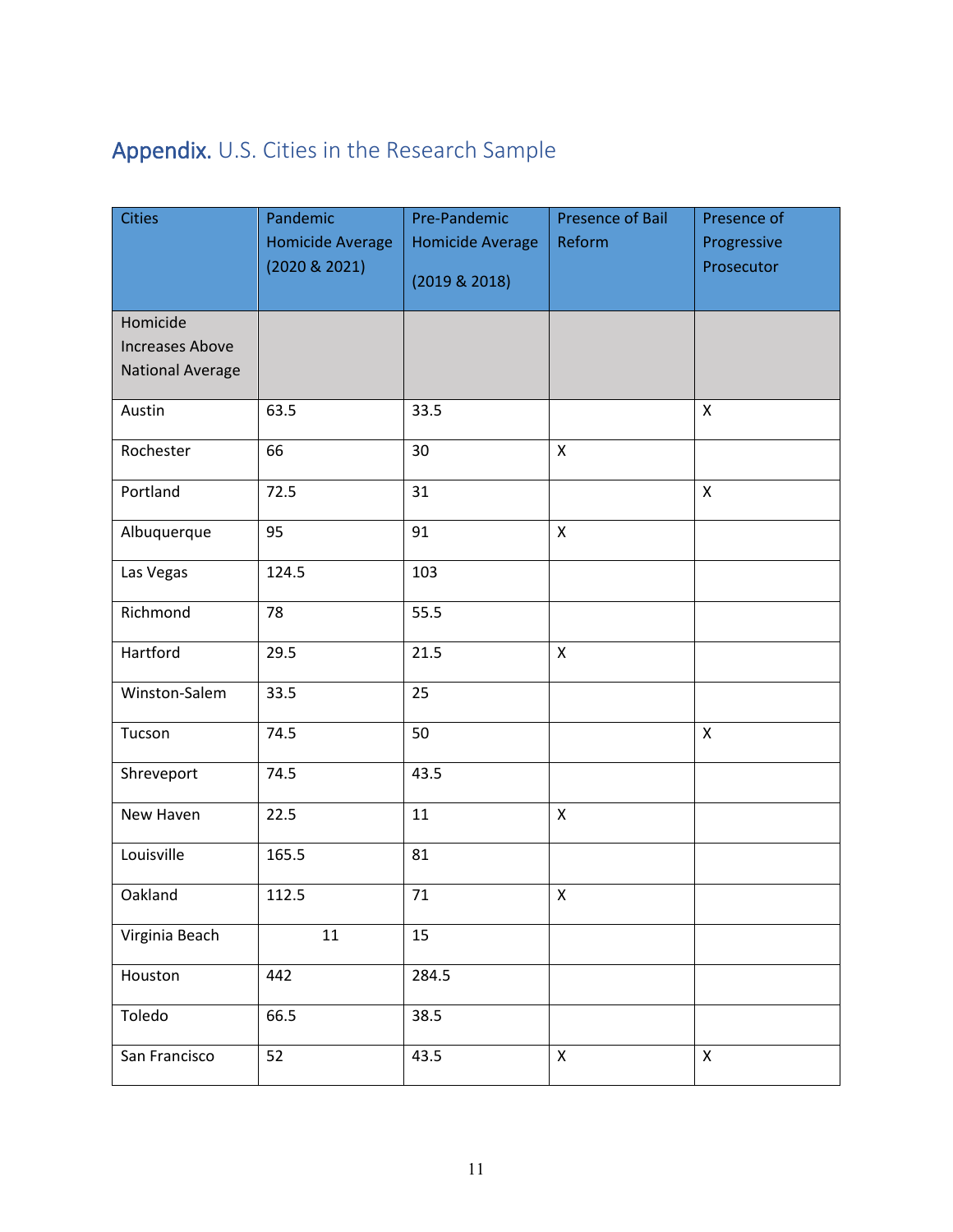| Little Rock             | 59.5  | 43    |                           |              |
|-------------------------|-------|-------|---------------------------|--------------|
| Indianapolis            | 232   | 157.5 |                           |              |
| Pittsburgh              | 49.5  | 45    |                           |              |
| Minneapolis             | 90    | 41    | $\boldsymbol{\mathsf{X}}$ |              |
| Washington              | 212   | 163   | $\mathsf{X}$              |              |
| Los Angeles             | 379   | 258.5 | $\pmb{\mathsf{X}}$        | X            |
| Aurora                  | 41.5  | 23.5  |                           |              |
| New Orleans             | 206.5 | 133   |                           | $\mathsf{X}$ |
| Philadelphia            | 522.5 | 348.5 | $\pmb{\mathsf{X}}$        | $\mathsf{X}$ |
| Flint                   | 64    | 38.5  |                           |              |
| Lexington               | 35.5  | 26.5  |                           |              |
| Homicide Increase       |       |       |                           |              |
| Consistent with         |       |       |                           |              |
| <b>National Average</b> |       |       |                           |              |
| Savannah                | 32    | 26    |                           | X            |
| New York                | 478   | 307   | $\pmb{\times}$            | X            |
| Milwaukee               | 208   | 113   |                           |              |
| Newark                  | 57    | 66    | $\pmb{\mathsf{X}}$        |              |
| Chicago                 | 782   | 536   | X                         | X            |
| Fort Wayne              | 38.5  | 33    |                           |              |
| Fort Worth              | 116.5 | 64.5  |                           |              |
| Denver                  | 95.5  | 65    |                           |              |
| Baltimore               | 336.5 | 329   | $\mathsf{X}$              | $\mathsf{X}$ |
| Atlanta                 | 157.5 | 94    |                           | $\mathsf X$  |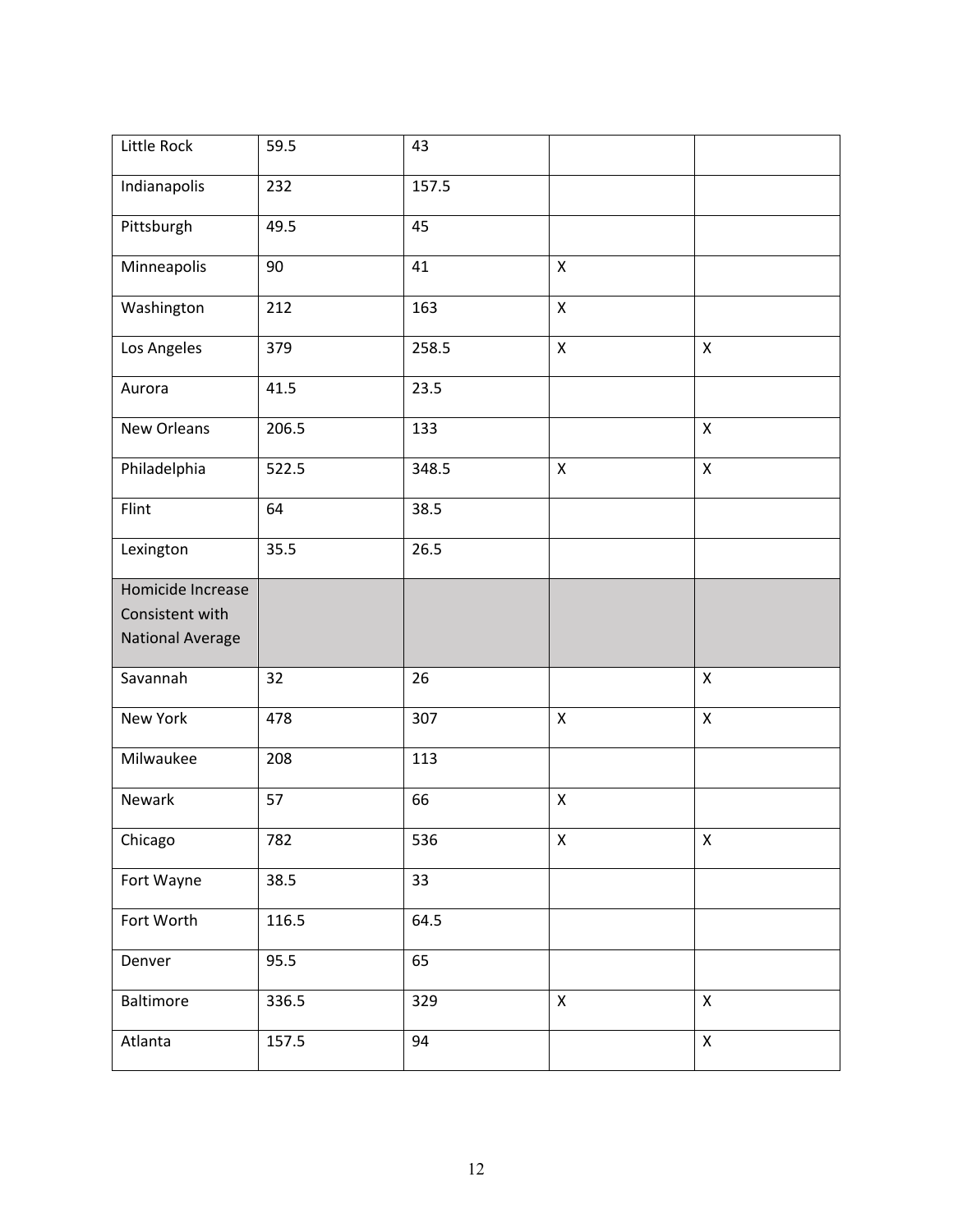| Charleston     | 16    | $\boldsymbol{9}$ |                |                    |
|----------------|-------|------------------|----------------|--------------------|
| Long Beach     | 37    | 32               | $\pmb{\times}$ |                    |
| Salt Lake City | 18    | 12.5             |                |                    |
| Cities with    |       |                  |                |                    |
| Decreasing     |       |                  |                |                    |
| Homicides      |       |                  |                |                    |
| Memphis        | 285   | 191              |                |                    |
| Cincinnati     | 92.5  | 67               |                |                    |
| Cleveland      | 173.5 | 121.5            |                |                    |
| Nashville      | 109.5 | 83.5             |                |                    |
| Detroit        | 316.5 | 268              |                | $\mathsf{X}$       |
| Albany, GA     | 16.5  | 13.5             |                |                    |
| Syracuse       | 30    | 22               | $\mathsf{X}$   |                    |
| <b>Buffalo</b> | 62.5  | 50.5             | $\mathsf X$    |                    |
| Wichita        | 56.5  | 44               |                |                    |
| San Antonio    | 122.5 | 106              |                | $\mathsf{x}$       |
| Kansas City    | 168   | 141.5            |                |                    |
| Dallas         | 237   | 185              |                | $\pmb{\mathsf{X}}$ |
| Omaha          | 34.5  | 22.5             |                |                    |
| Charlotte      | 108   | 82.5             |                |                    |
| Arlington      | 21    | 12               |                |                    |
| San Jose       | 46.5  | 30               | $\mathsf{X}$   |                    |
| Seattle        | 46.5  | 34               |                | $\pmb{\mathsf{X}}$ |
| Jacksonville   | 146   | 137.5            |                |                    |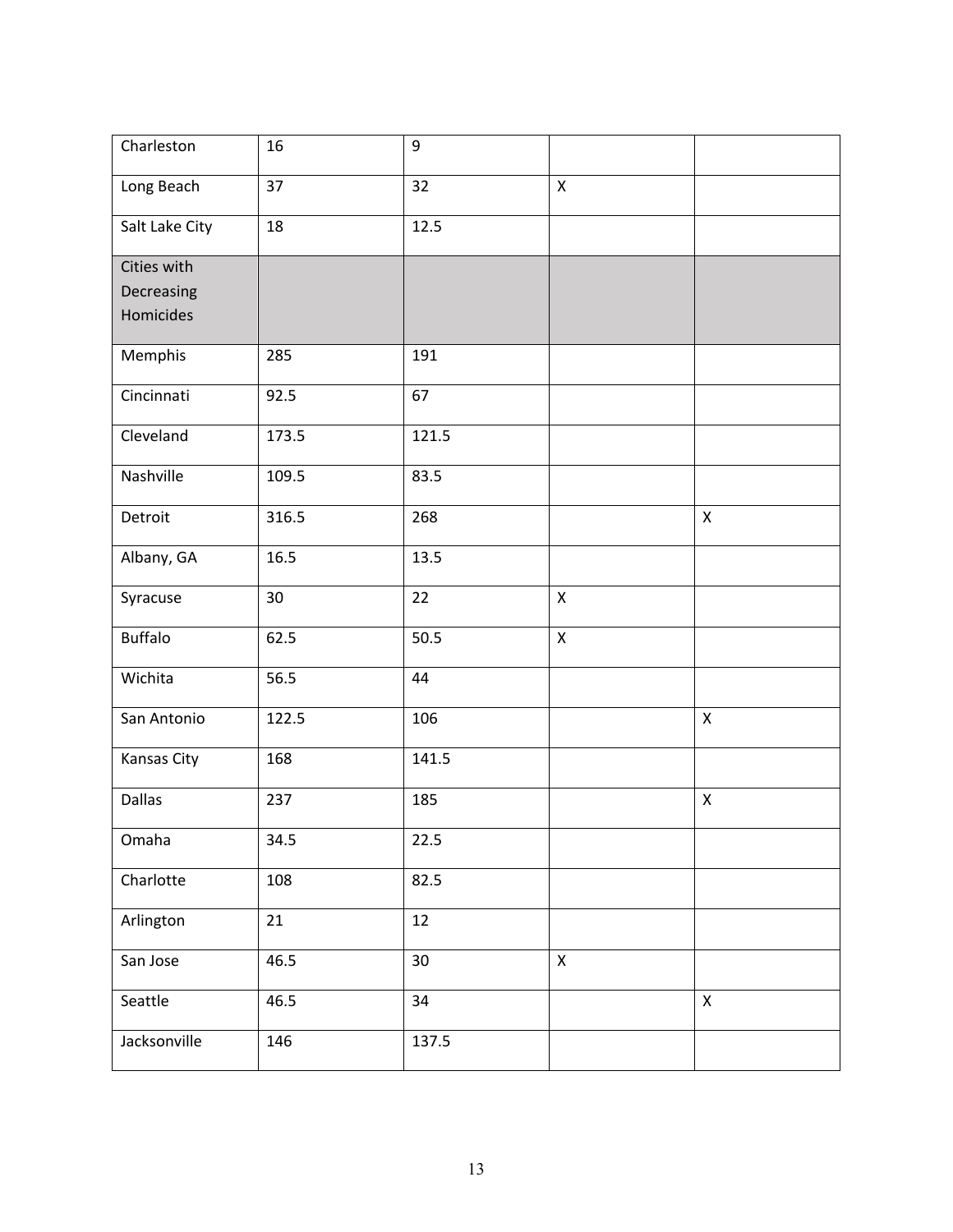| St Louis | 230.5 | 189  | $\lambda$ | $\lambda$ |
|----------|-------|------|-----------|-----------|
| Boston   | 48    | 46.5 | $\lambda$ | $\lambda$ |